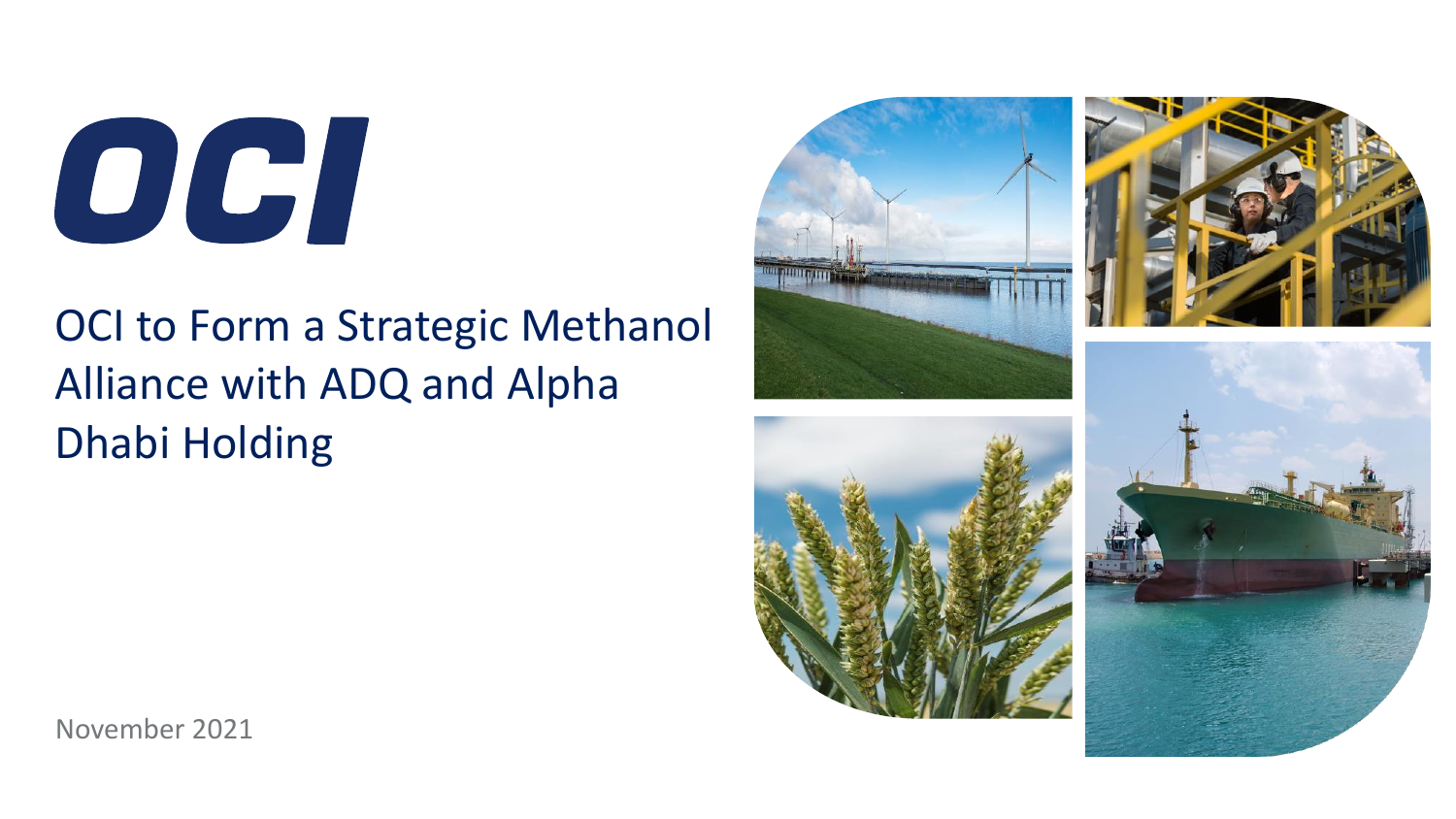## **OCI to Form a Strategic Methanol Alliance with ADQ and Alpha Dhabi Holding**



*Strategic alliance with two leading global investors, ADQ and Alpha Dhabi Holding*

*Positions OCI Methanol Group to pursue future growth initiatives globally*

*Focus on clean methanol as a fuel with hydrogen as a primary feedstock, and as a way to decarbonizing the marine industry*

*Drives and accelerates the transition to a hydrogen economy*

#### **Transaction Parameters**

- ADQ and Alpha Dhabi Holding to **acquire 15% of OCI Methanol for a total consideration of \$375m**
	- **Implied equity value includes entitlement to the annual 2021 dividend of the OCI Methanol Group in line with ownership**
	- **Total dividend of c.\$250m** expected to be distributed, of which \$37.5m to the new shareholders
- OCI Methanol Group will be **based in Abu Dhabi as an ADGM company**
- Shareholders Agreement with customary governance including Board representation for new investors
- **E** Transaction to be finalized before year-end 2021 and subject to definitive legal agreements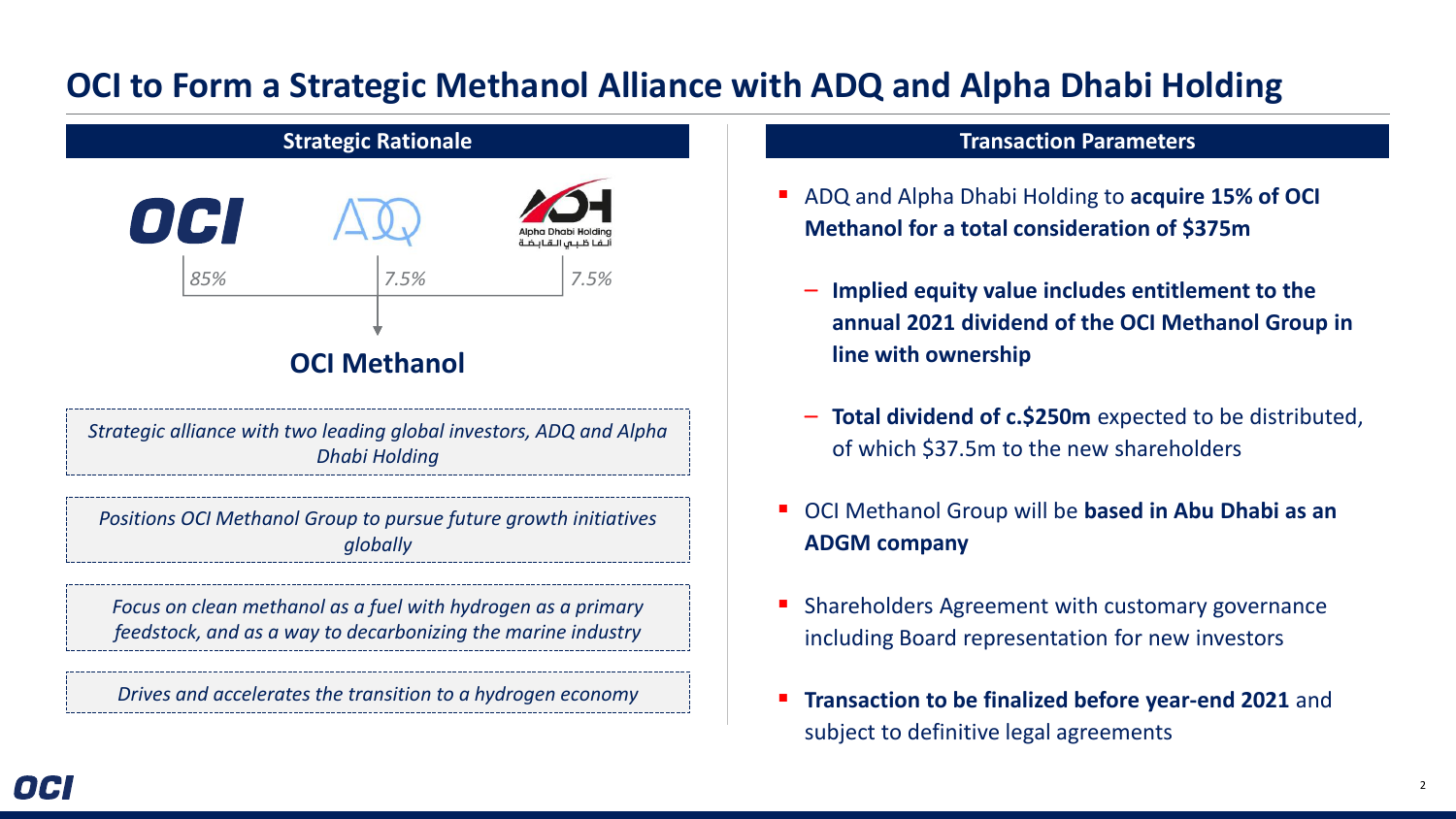## **Snapshot of OCI Methanol Group**



OCI <sup>1</sup> Includes 50% of Natgasoline capacity and 365ktpa of ammonia capacity at OCI Beaumont.